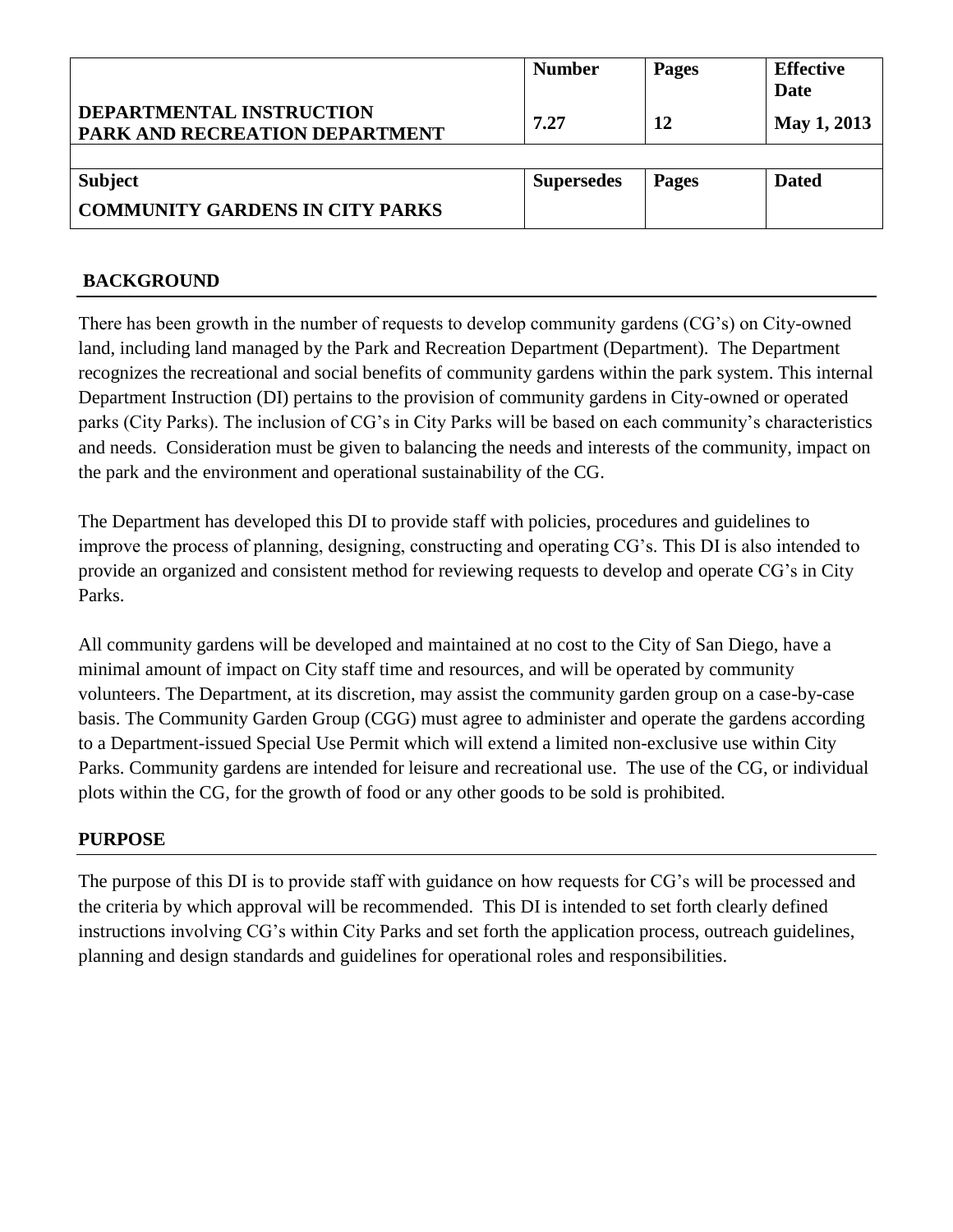|                                        | Number            | Pages        | <b>Effective Date</b> |
|----------------------------------------|-------------------|--------------|-----------------------|
| DEPARTMENTAL INSTRUCTION               | 7.27              | Page 2 of 12 | 2013<br>May           |
| <b>PARK AND RECREATION DEPARTMENT</b>  |                   |              |                       |
| <b>Subject</b>                         | <b>Supersedes</b> | Pages        | Dated                 |
| <b>COMMUNITY GARDENS IN CITY PARKS</b> |                   |              |                       |

#### **AUTHORITY**

Park and Recreation Director

Council Policy 600-26 – Policy to Encourage Temporary Agricultural Activities on Properties Not Designated for Agriculture

Council Policy 600-33 – Community Notification and Input for City-Wide Park Development Projects

City of San Diego General Plan – Recreation Element

#### **DEFINITIONS**

Americans with Disabilities Act (ADA): Reference to ADA and/or accessibility regulations shall mean references to the Federal ADA or the State of California Building Code Title 24 regulations, whichever is more restrictive.

Athletic Facilities: Existing park facilities, including, but not limited to athletic fields, basketball, tennis and volleyball courts, or any other area within a City Park which is regularly programmed and permitted by the Department for active recreation.

City Park: Any undeveloped or developed dedicated or designated park land or land assigned to the Department for management.

City Standards: City Standards shall include, but not be limited to the latest edition of the following documents:

- Standard Specifications for Public Works Construction [Greenbook], including the Regional and City of San Diego Supplement Amendments [Whitebook].
- City of San Diego Standard Drawings
- City of San Diego Drainage Design Manual
- Park and Recreation Department's Consultant's Guide to Park Design and Development

Community Garden Group (CGG): An active volunteer group that will act as the applicant to undertake the design, construction, monitoring and maintenance of the community garden.

General Development Plan (GDP): A general plan of existing developed parks which identifies the approved use of areas within that particular park.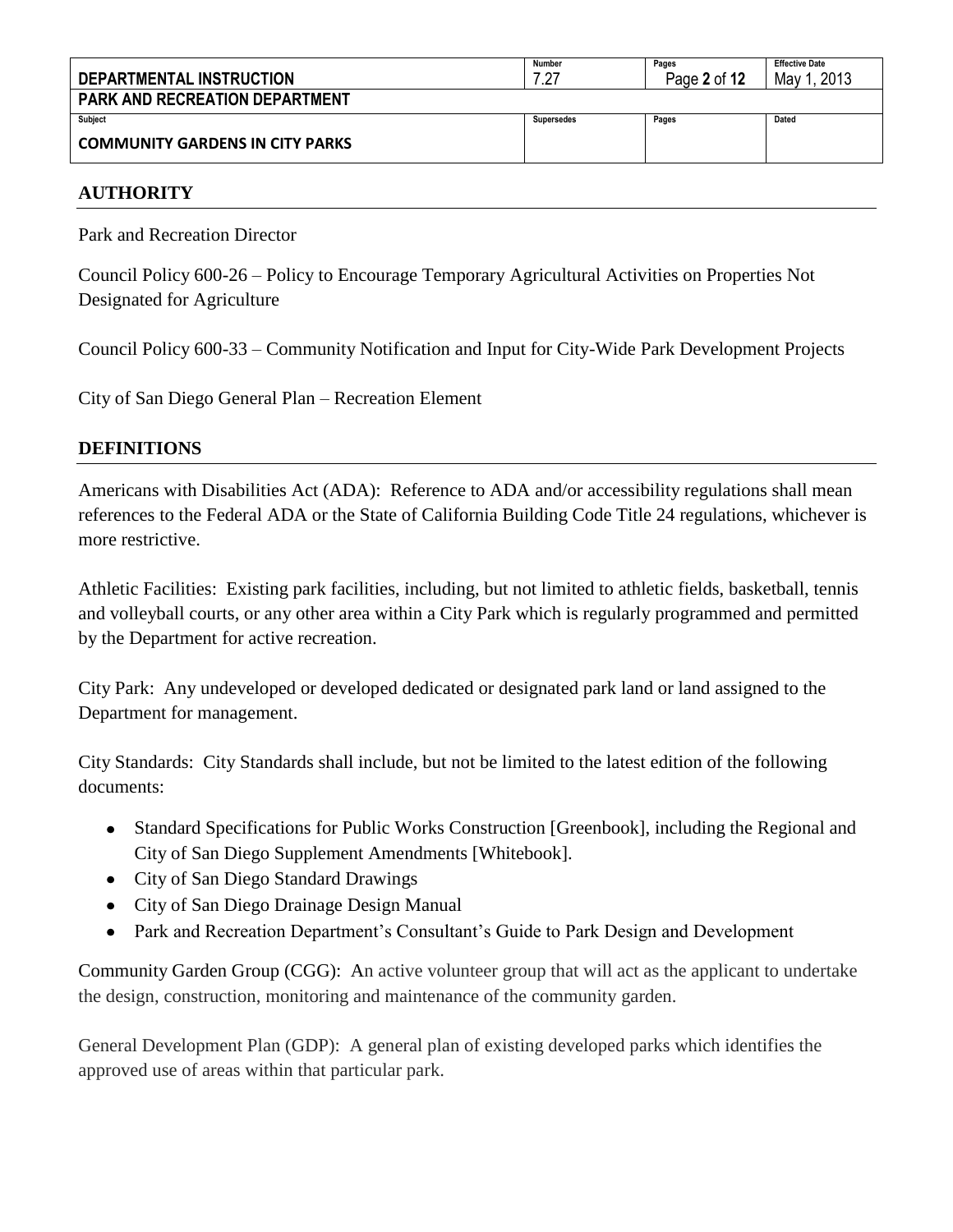| DEPARTMENTAL INSTRUCTION               | Number<br>ר י     | Pages<br>Page 3 of 12 | <b>Effective Date</b><br>2013<br>May 1 |
|----------------------------------------|-------------------|-----------------------|----------------------------------------|
| <b>PARK AND RECREATION DEPARTMENT</b>  |                   |                       |                                        |
| Subject                                | <b>Supersedes</b> | Pages                 | Dated                                  |
| <b>COMMUNITY GARDENS IN CITY PARKS</b> |                   |                       |                                        |

Park Advisory Body: A general term to identify an advisory body such as a Recreation Council, or other park advisory committee recognized by the Park and Recreation Board for the purpose of advising the Department on matters related to the planning, design, maintenance and programming of recreation facilities.

Right of Entry Permit (ROE): A permit used and issued by the Park and Recreation Department which allows a private entity such as a volunteer organization or private contractor to perform work on park property . This permit generally defines the scope of work to be performed, insurance requirements, and roles and responsibilities of the permittee and City.

## **SCOPE**

This DI applies to the evaluation of proposals for new CG's in existing City Parks. CG's proposed for new parks will be incorporated into the project during the park general development plan and park capital improvement program project process. This DI does not apply to existing CG's unless a proposal is received to modify the size, design or operation of the existing CG.

### **POLICY**

All CG's shall be designed and constructed in accordance with the applicable City Codes, Regulations, Policies and the Consultant's Guide to Park Design and Development. Applications for CG's will follow application processes and planning and design guidelines described and referenced in this DI.

#### **Location**

Applications for CG's will be considered for City Parks where the sites meet the criteria established for the location of CG's.

Applications for CG's will not be accepted in the following areas:

- Established athletic facilities as indicated on the park's GDP.
- Passive recreational areas permitted by the Department
- Active and passive recreational areas within undeveloped parks in which an approved GDP has been prepared.
- Prominent areas of a park where they may detract from the aesthetics of the park as determined by the Department.
- Golf courses
- Beaches
- Campgrounds
- Cemeteries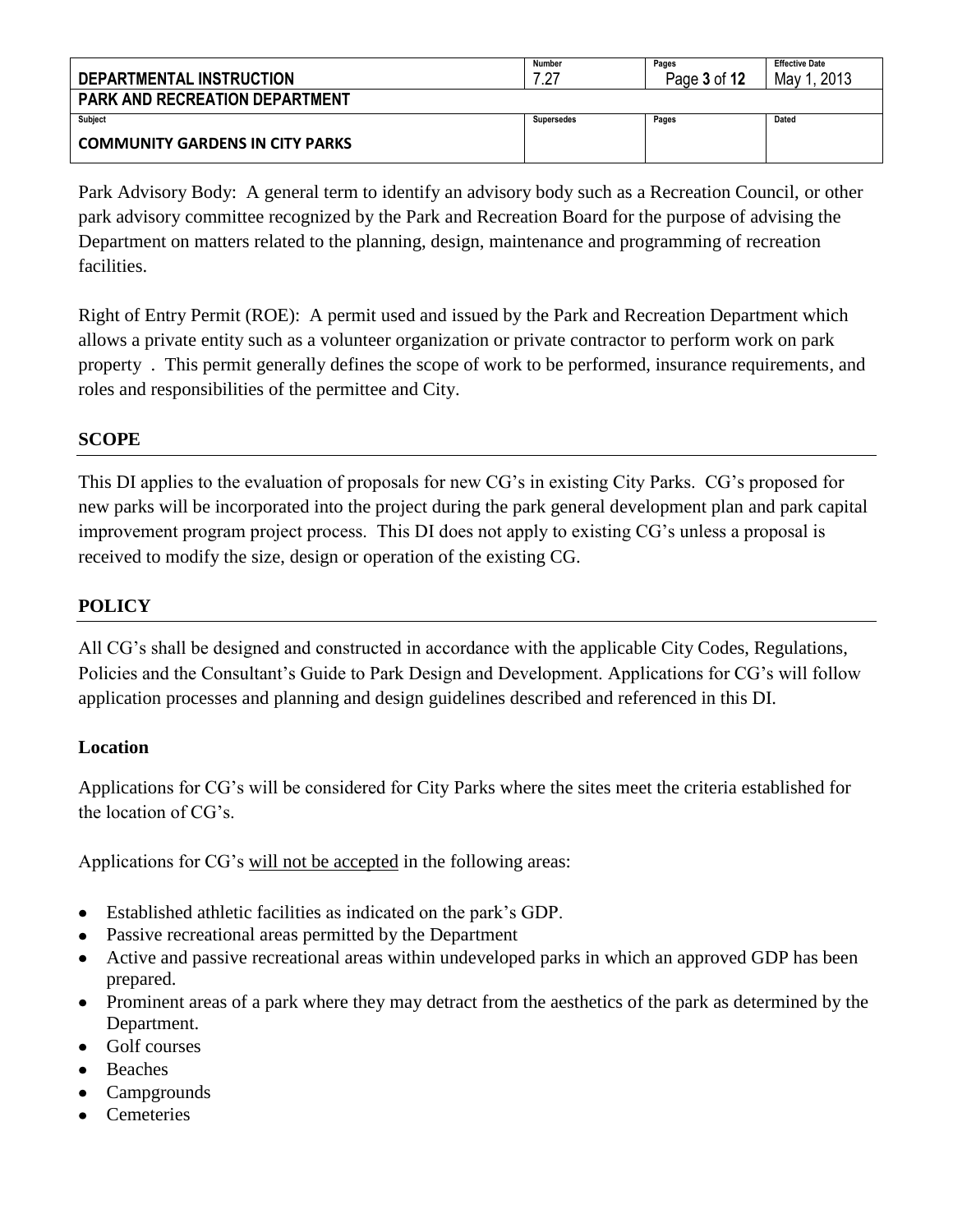| DEPARTMENTAL INSTRUCTION               | Number<br>ר י     | Pages<br>Page 4 of 12 | <b>Effective Date</b><br>2013<br>May 1 |
|----------------------------------------|-------------------|-----------------------|----------------------------------------|
| <b>PARK AND RECREATION DEPARTMENT</b>  |                   |                       |                                        |
| Subject                                | <b>Supersedes</b> | Pages                 | Dated                                  |
| <b>COMMUNITY GARDENS IN CITY PARKS</b> |                   |                       |                                        |

- Designated heritage, memorial, commemorative and ceremonial areas
- Joint-Use school/park sites
- Areas within 100 feet of picnic tables, picnic shelters, barbeque or children's play areas
- Areas within 500 feet of a Multi-Habitat Planning Area (MHPA) and/or an area found to be environmentally sensitive as determined by the City

# **General Planning and Design Guidelines**

CG shall be planned in accordance with the standards set out in the Consultant's Guide to Park Design and Development. CG's should be sized to allow for the establishment of enough individual garden plots to make the operation and maintenance of the CG sustainable from an operational and financial standpoint. Size may vary based upon the number of garden plots, size of individual plots and amount of space allowed for supporting uses such as tool storage, shade shelters and picnic tables, mulching and composting areas and areas for educational activities and demonstration plots.

The preferred CG shall optimally be one quarter (.25) acre in size and the minimum number of individual plots in a CG shall be twenty-five (25). The optimum size of each individual plot shall be 100 square feet (100 SF). The buildings and facilities within each CG shall comply with ADA requirements and should provide a minimum of one raised accessible individual plot for every twenty-five (25) plots.

CG's shall be located on land that is level enough to support the intended use. In addition, CG's shall meet all ADA requirements without the use of retaining walls that exceed thirty inches (30") in height. The proposed CG shall be limited in size and scope such that it will continue to allow the park to accommodate necessary park maintenance activities. Areas will be designed to facilitate periodic closure to accommodate regular park maintenance.

CG's shall be located in areas that receive adequate sunlight for the intended purpose without the removal or excessive trimming of existing trees. CG's should be located in areas that are agriculturally suitable, including soil conditions, topography and solar access.

CG improvements shall include hose-bibbs as necessary to service all garden plots using a maximum 50 foot hose, ADA accessible paths, trash receptacles and an information kiosk. All CG's shall be enclosed with a minimum five-foot high vinyl coated chain link fence per City Standards with ADA accessible locking pedestrian gate to provide security for the CG, unless otherwise approved by the Park and Recreation Director or designee. Each enclosure should include an eight-foot wide maintenance gate. Areas shall not exceed a 10% grade (10:1) (ten feet horizontal for every one foot in elevation).

CG's shall not be connected to the park's irrigation or potable water systems. CG's are responsible for obtaining their own water meters and paying all water bills associated with the CG.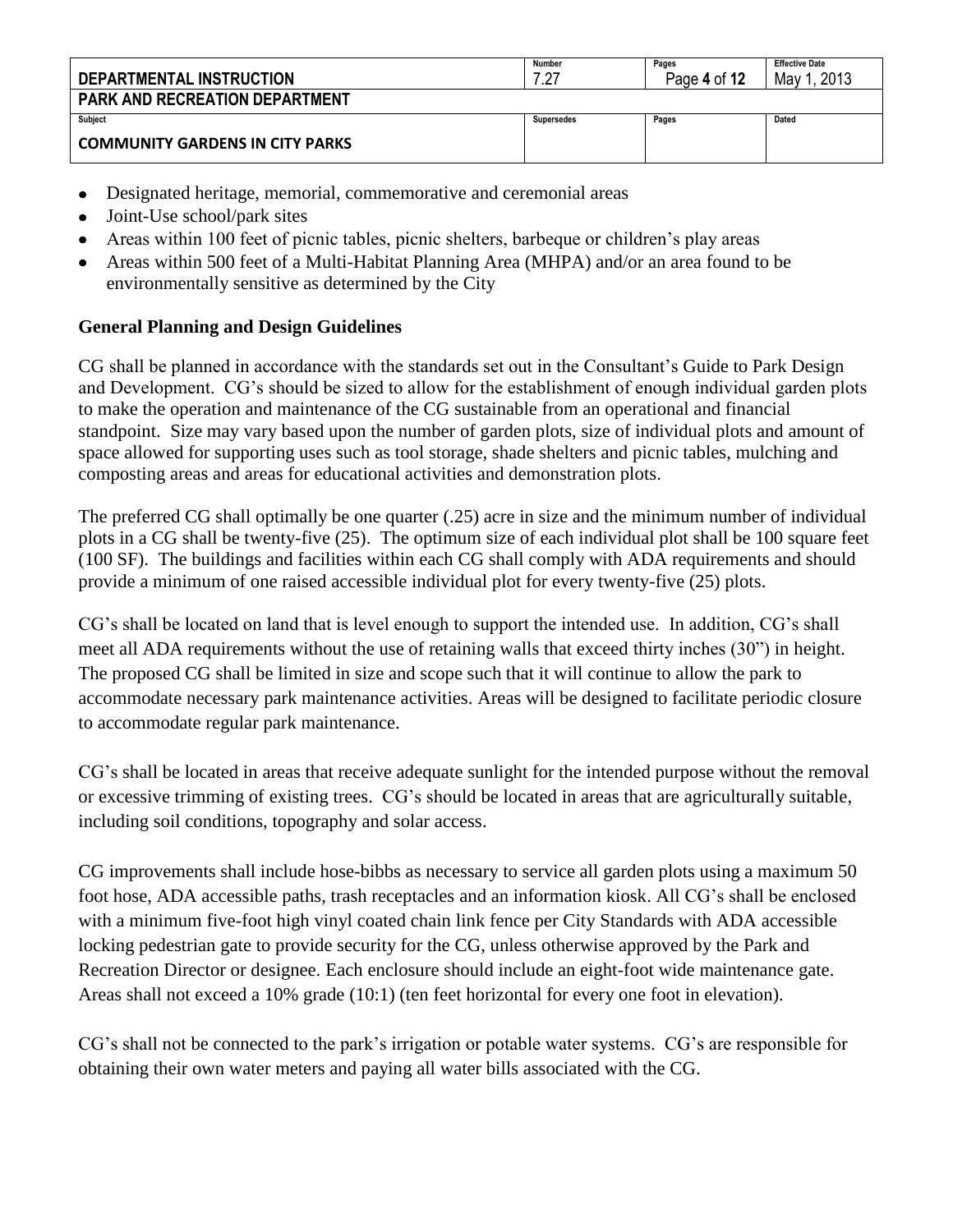| DEPARTMENTAL INSTRUCTION               | Number<br>27:     | Pages<br>Page 5 of 12 | <b>Effective Date</b><br>2013<br>May |
|----------------------------------------|-------------------|-----------------------|--------------------------------------|
| <b>PARK AND RECREATION DEPARTMENT</b>  |                   |                       |                                      |
| Subject                                | <b>Supersedes</b> | Pages                 | Dated                                |
| <b>COMMUNITY GARDENS IN CITY PARKS</b> |                   |                       |                                      |

All CG's shall have a standard City sign stating the CG rules and hours of operation for public access. Signs shall be posted at the entry of each CG. CG's may include additional improvements including tool storage building, composting and mulching area, picnic tables, security lighting and training aide features.

### **APPLICATION PROCEDURE**

## **PHASE 1 – APPLICATION**

CG's require an active volunteer or partner group to act as a Community Garden Group (CGG) and applicant for the establishment of the CG and to assume responsibility for the development and operation of the CG. CGG must demonstrate their commitment, competency, organizational skills and willingness to support and promote the CG standards to the satisfaction of the Department Director. An identifiable responsible partner is required for new CG's. A current "Friends of…" group is sufficient to initiate a CG planning and design process. An acceptable CGG can be a subcommittee of a recognized Park Advisory Body. Other options include affiliating with an existing non-profit community gardening group or the establishment of a new non-profit organization specifically for the creation of the CG.

### **Initial Request and CG Application**

Upon request, the Park and Recreation Department Area Manager, District Manager or Deputy Director responsible for the park shall provide a copy of the CG Application, CG Petition Form, CG Checklist, CG Cost Estimate Form and a copy of the Park General Development Plan (GDP).

#### **Site Survey with Park and Recreation Department**

Once the staff receives a completed Community Garden Application and Site Survey from the CGG, staff shall schedule an appointment with the applicant to discuss the project proposal (Project). The staff shall invite a Department's Asset Management Section (Asset Manager) staff member to attend the site meeting. If in the opinion of the District Manager, Deputy Directory or Asset Manager the project location meets the Community Garden Design Guidelines, the Area Manager will request that the applicant complete the Community Garden Checklist and Community Garden Cost Estimate Form and submit them to the Department staff along with the Community Garden Application and Community Garden Site Survey Forms.

#### **Application Review**

The District Manager and the Asset Manager shall review the application for completeness and return to the applicant for additions and revisions as necessary. When the application is complete, the Area Manager shall notify the applicant of the date that the application is deemed complete and then notifies the Park Advisory Body of the application. The Deputy Director for the park within which the CG is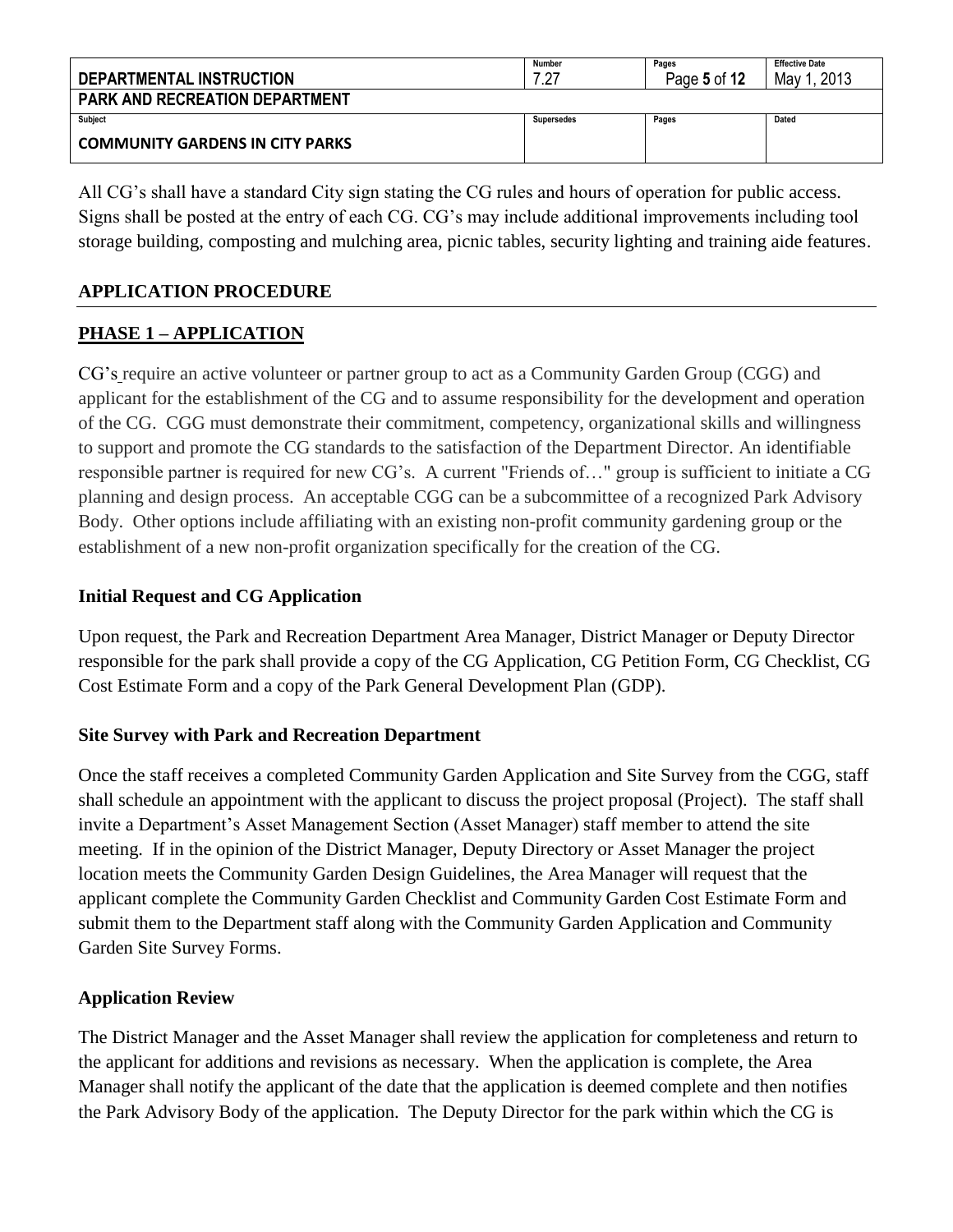| DEPARTMENTAL INSTRUCTION               | <b>Number</b><br>7.27 | Pages<br>Page 6 of 12 | <b>Effective Date</b><br>2013<br>May 1 |
|----------------------------------------|-----------------------|-----------------------|----------------------------------------|
| <b>PARK AND RECREATION DEPARTMENT</b>  |                       |                       |                                        |
| Subject                                | Supersedes            | Pages                 | Dated                                  |
| <b>COMMUNITY GARDENS IN CITY PARKS</b> |                       |                       |                                        |

proposed to be created shall notify the appropriate Council Office in writing and include a copy of the CG Application to inform the Council Office that an application for a CG has been submitted in their council district.

### **Park Advisory Body - Information Item**

The applicant shall be responsible for requesting from the District Manager or Area Manager that the CG project be placed appropriate Park Advisory Body meeting agenda as an information item. The District Manager and/or Area Manager shall place the project on the agenda of the Park Advisory Body meeting as an information item. However, the item will not be heard at the Park Advisory Body meeting until the District Manager and/or the Area Manager has verified the applicant has successfully publicly noticed the meeting in accordance with Council Policy 600-33. In addition to the Council Policy 600-33 notification, a public notice of the meeting shall be posted at the site and at the nearest recreation center a minimum of two weeks prior to the meeting date. The applicant is responsible for making a presentation to the Park Advisory Body of the proposed CG including proposed location, size and improvements proposed, how the project meets the design guidelines, estimated fiscal impacts and potential capital and operational funding sources for public comment on the proposal.

#### **Park Advisory Body Meeting - Action Item**

After the applicant has presented the informational item to the Park Advisory Body and has addressed the comments received during the informational item presentation, the applicant shall be responsible for requesting from the District Manager and/or Area Manager that the CG project be placed on the meeting agenda of the appropriate Park Advisory Body as an action item. The District Manager and/or Area Manager shall place the project on the agenda of the Park Advisory Body meeting. However, the item will not be heard at the Park Advisory Body meeting until the District Manager and/or the Area Manager has verified the applicant has successfully publicly noticed the meeting in accordance with Council Policy 600-33. In addition to the Council Policy 600-33 notification, a public meeting notice shall be posted at the proposed CG site and at the nearest recreation center a minimum of two weeks prior to the meeting date. The applicant is responsible for making a presentation to the Park Advisory Body of the proposed CG including proposed location, size and improvements proposed, how the project meets the design guidelines, estimated fiscal impacts and potential capital and operational funding sources and how comments received when the project was presented as an informational item were addressed. Should the Park Advisory Body approve the CG application, the General Development Plan amendment process as outlined below may be initiated by the applicant. If the Park Advisory Body denies approval of the CG, the applicant may continue to address the reasons expressed by the Park Advisory Body for denial and repeat the approval process outlined above or abandon the CG project. Appeals to a higher authority will not be processed by the Department.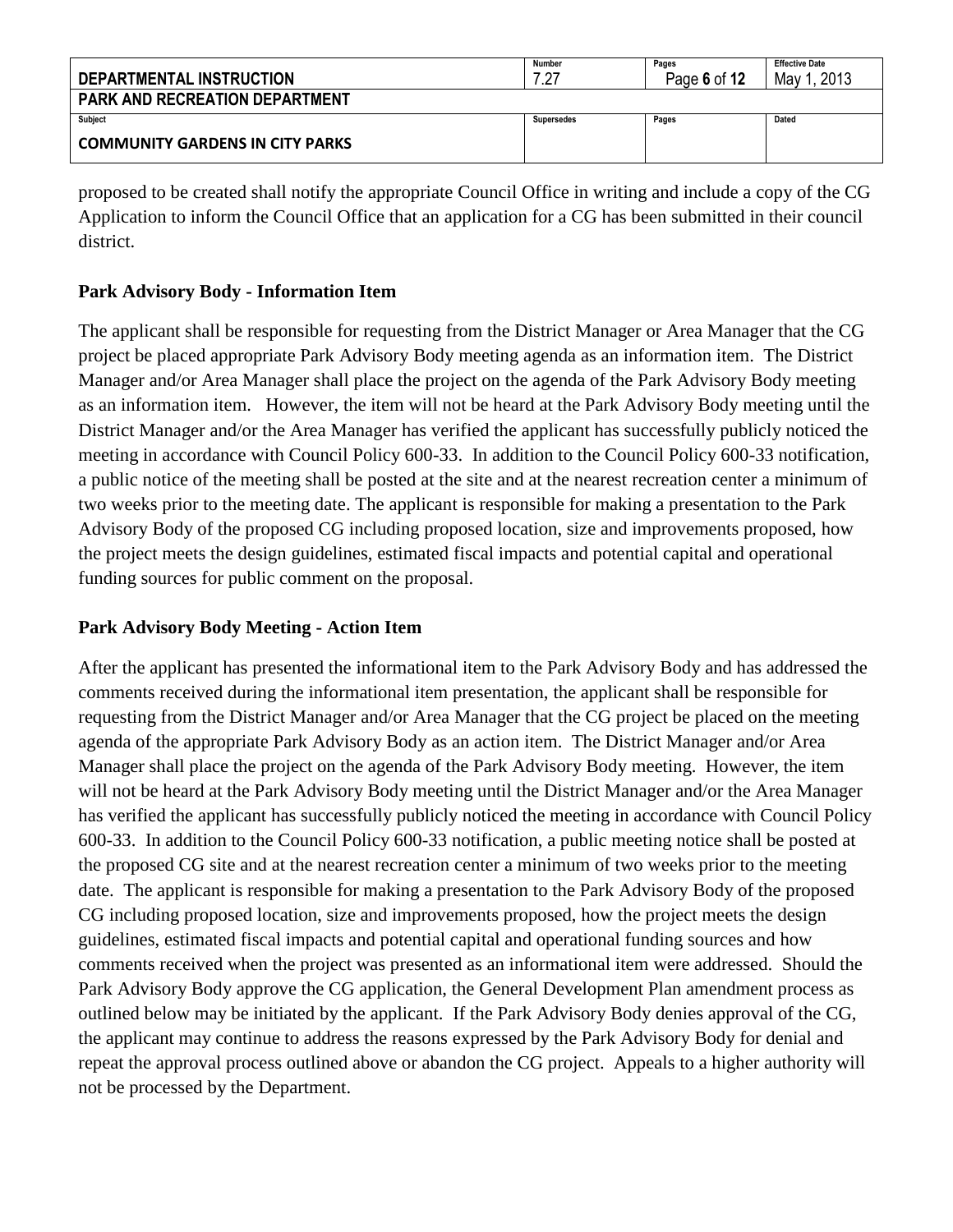| DEPARTMENTAL INSTRUCTION               | Number<br>1 77 | Pages<br>Page 7 of 12 | <b>Effective Date</b><br>2013<br>May |
|----------------------------------------|----------------|-----------------------|--------------------------------------|
| <b>PARK AND RECREATION DEPARTMENT</b>  |                |                       |                                      |
| <b>Subject</b>                         | Supersedes     | Pages                 | Dated                                |
| <b>COMMUNITY GARDENS IN CITY PARKS</b> |                |                       |                                      |

If the Park Advisory Body does not make a recommendation within two meeting agendas with the item listed as an action item due to meeting cancellations, lack of quorum or other reason beyond the Park Advisory Body's control , the item may be forwarded to the Park and Recreation Board to take action upon. The Park Advisory Body Secretary shall provide the applicant written record documenting the reason(s) why the Park Advisory Body did not make a recommendation. The District Manager is to contact the Park and Recreation Board staff liaison to place the action item on the Board's next available agenda. The Deputy Director will prepare a brief staff report regarding the proposal including application information and forms related to the application for submission to the Board. The District Manager along with the applicant shall attend the Board meeting and make a brief presentation if so desired by the Board. The Board will hear the item and make a recommendation to the Department. Should the Board approve the CG application, the General Development Plan amendment process as outlined below may be initiated by the applicant. If the Board denies approval of the CG, the applicant may continue to address the reasons expressed by the Board for denial and repeat the approval process outlined above for the Park Advisory Body or abandon the CG project. The CG project will not be resubmitted to the Board for consideration. Appeals to a higher authority will not be processed by the Department.

#### **PHASE TWO - PLANNING**

The General Development Plan (GDP) for a park site indicates the general recreational uses within that park. For example, a soccer field may be shown on the plan, but that does not mean that area can only be used for soccer. A soccer field shown on the plan does indicate that area of the park is meant for active recreation. Likewise, a picnic shelter or group of picnic tables shown on the plan is an indication of passive recreational uses within that area of the park. When a proposal is brought forward to change an existing use within a park or add a new feature to the park such as a community garden, an amendment to the GDP must be processed through the Park and Recreation Department approval process. For the purpose of adding a CG to an existing park, thus requiring an amendment to the park's GDP, the steps outlined above for the approval process from the Park Advisory Body will suffice as the Park Advisory Body's approval of the GDP amendment. The following requirements relate to presenting the GDP amendment to the Park and Recreation Board for consideration.

## **Discretionary Permits and Environmental Review**

After recommendation for approval of the CG by the Park Advisory Body, the CGG applicant shall submit the project to the Development Services Department (DSD) for a Public Project Assessment per Bulletin 510 available from DSD. The applicant shall be responsible for paying all fees and preparing all documents required by DSD at the time the project is submitted for review. The Public Project Assessment will provide the applicant with information related to required environmental reviews and discretionary permits which may be required before the project can move forward to implementation In the event it is determined through the Public Project Assessment review that further environmental review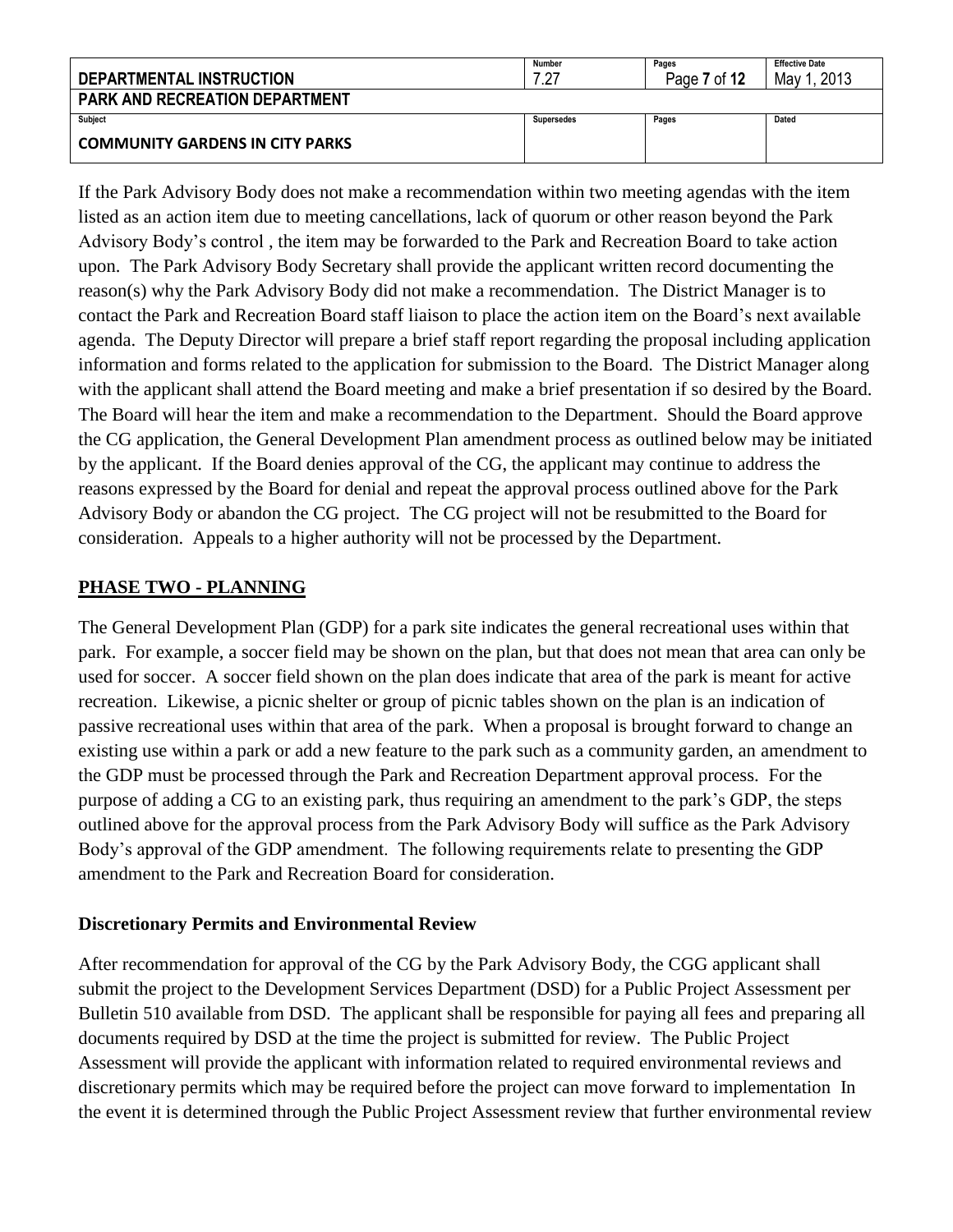| DEPARTMENTAL INSTRUCTION               | Number<br>7.27    | Pages<br>Page 8 of 12 | <b>Effective Date</b><br>. 2013<br>May 1 |
|----------------------------------------|-------------------|-----------------------|------------------------------------------|
| <b>PARK AND RECREATION DEPARTMENT</b>  |                   |                       |                                          |
| Subject                                | <b>Supersedes</b> | Pages                 | Dated                                    |
| <b>COMMUNITY GARDENS IN CITY PARKS</b> |                   |                       |                                          |

or an environmental document is necessary for approval, the required environmental documents and any required draft discretionary permits must be obtained before presentation to the Park and Recreation Board for consideration of the GDP amendment. The City shall not be responsible for any costs associated with environmental review compliance or obtaining any required discretionary permits; specifically the City may require reimbursement of its expenditures in this regard.

### **Park and Recreation Board Meeting – Action Item**

When the appropriate environmental process has been completed or a draft environmental document created and any required draft discretionary permits are obtained, the applicant will request Department Deputy Director and/or District Manager place the proposed CG project on the Park and Recreation Board meeting agenda as an action item. Department Deputy Director and/or District Manager, in conjunction with applicant, will prepare a staff report for the GDP amendment. The CGG applicant (as notified by the Department) shall be responsible for making a presentation to the Park and Recreation Board. This presentation shall be similar to the presentations made to the Park Advisory Body for their consideration.

# **PHASE THREE – CONSTRUCTION**

### **Project Construction Plans**

After having secured approval of the new GDP or GDP amendment, the appropriate CEQA document and any required discretionary permits, construction plans shall be prepared per the Park and Recreation's Consultant's Guide to Park Design and Development which can be found on the Park and Recreation Department webpage ([http://www.sandiego.gov/park-and-](http://www.sandiego.gov/park-and-recreation/pdf/parkdesign/consultantsguide2011.pdf)

[recreation/pdf/parkdesign/consultantsguide2011.pdf](http://www.sandiego.gov/park-and-recreation/pdf/parkdesign/consultantsguide2011.pdf)). In addition, the plans shall be reviewed by the City's ADA compliance department to ensure all ADA requirements are being satisfied. No permission to start construction shall be given until all plans have been approved by the Park and Recreation Department and, if necessary, DSD. The Community Garden Group applicant shall provide Department Deputy Director and/or District Manager with written proof they have obtained all necessary building permits and have paid all fees. The applicant shall be responsible for all water meter installation and capacity fees as charged by the City and other agencies.

## **Project Construction and Right of Entry (ROE) Permit**

When the project construction contains public funds, the project will be managed by the Public Works Department as a Capital Improvement Program (CIP) project.

When the project is privately funded, the District Manager will coordinate and process the ROE permit for execution. The ROE permit will include milestone dates for the Asset Manager to review the project construction and approve the project. The District Manager shall notify the applicant that the applicant or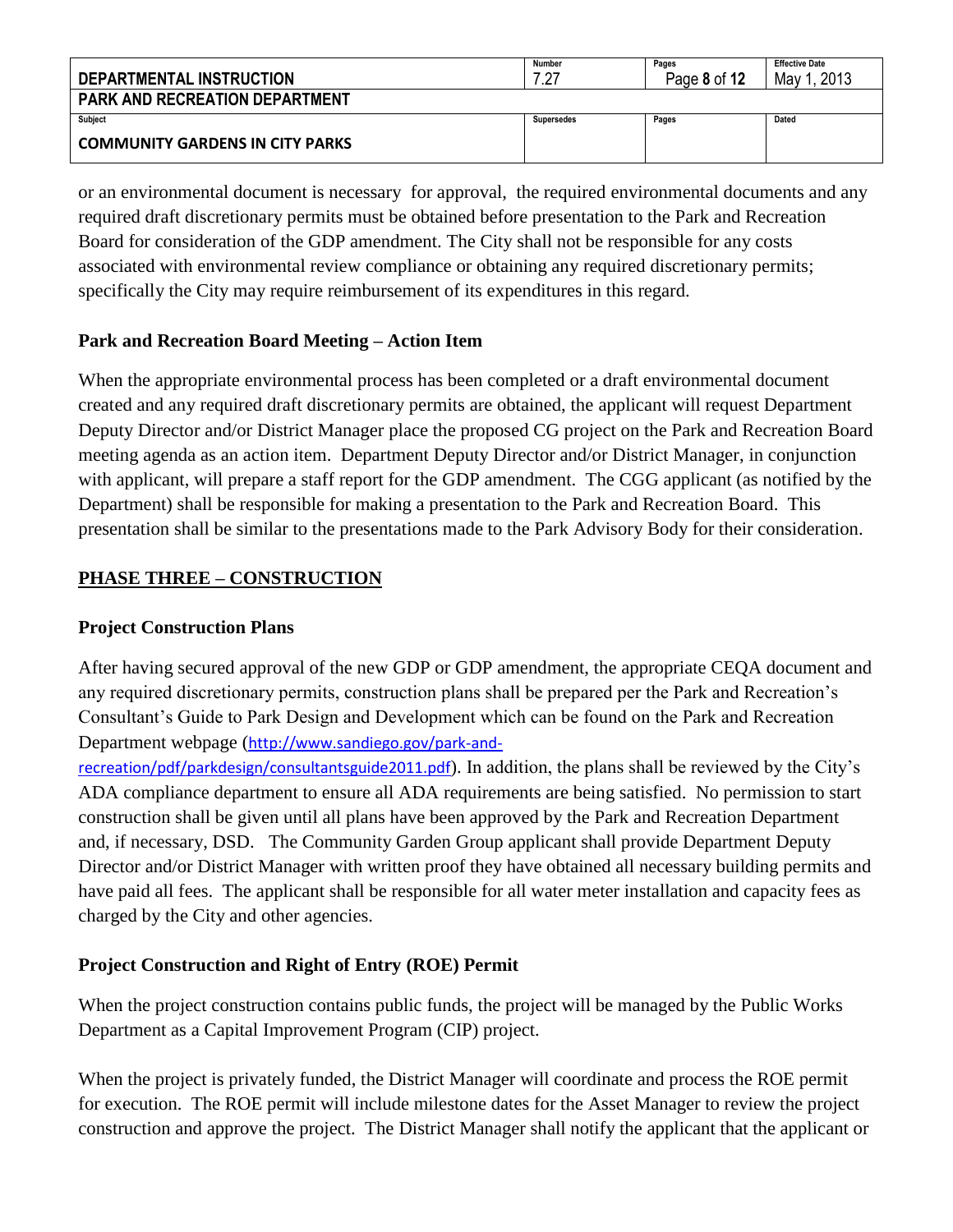| DEPARTMENTAL INSTRUCTION               | <b>Number</b><br>7 27 | Pages<br>Page 9 of 12 | <b>Effective Date</b><br>2013<br>May |  |
|----------------------------------------|-----------------------|-----------------------|--------------------------------------|--|
| <b>PARK AND RECREATION DEPARTMENT</b>  |                       |                       |                                      |  |
| Subject                                | Supersedes            | Pages                 | Dated                                |  |
| <b>COMMUNITY GARDENS IN CITY PARKS</b> |                       |                       |                                      |  |

the applicant's contractor is responsible for obtaining all necessary insurance certificates identified in the ROE and any DSD required ministerial permits prior to processing the ROE for City review and approval. The applicant and shall be responsible for coordinating all necessary City inspections identified in the ROE.

## **Project Funding**

The applicant shall not be authorized start construction until it has demonstrated to the satisfaction of the Department Director or designee that all funds are available to complete construction. The Area Manager shall notify the applicant that he or she is responsible for providing a cost estimate and a letter certifying the availability of funds.

## **Construction Inspection**

The applicant shall be notified that he or she is responsible for coordinating inspections that may be required by the Department or DSD for any required permits. The applicant shall also be notified that he or she is responsible for contacting the Department staff for site observations during construction as may be appropriate to the project, or as determined to be necessary by Department staff. These inspections may include, but not be limited to:

- 1) Pre-construction meeting
- 2) Rough grading and drainage
- 3) Irrigation mainline pressure test
- 4) Hardscape at time of finished staking and layout
- 5) Fencing at time of finished staking and layout
- 6) Approval and installation of signage.
- 7) Project construction 90% complete (develop punch list)
- 8) Final walk-through, acceptance by the City (Applicant to submit As-Built plans to the City)

## **PHASE FOUR - OPERATION**

CG's shall operate under a Department issued Special Use Permit (SUP) issued by the Park and Recreation Department to the CGG. Failure to comply with the conditions of the SUP shall result in closure of the CG or revocation of the SUP or issuance to another party. In general, the following are some important provisions contained in the SUP:

1. CG's shall be administered by the CGG in conjunction with the Park Advisory Body. If at any time the Community Garden Group fails to maintain representation on the Park Advisory Body as defined by the bylaws of the Park Advisory Body, the Community Garden Group will be considered in default and the CG will be closed.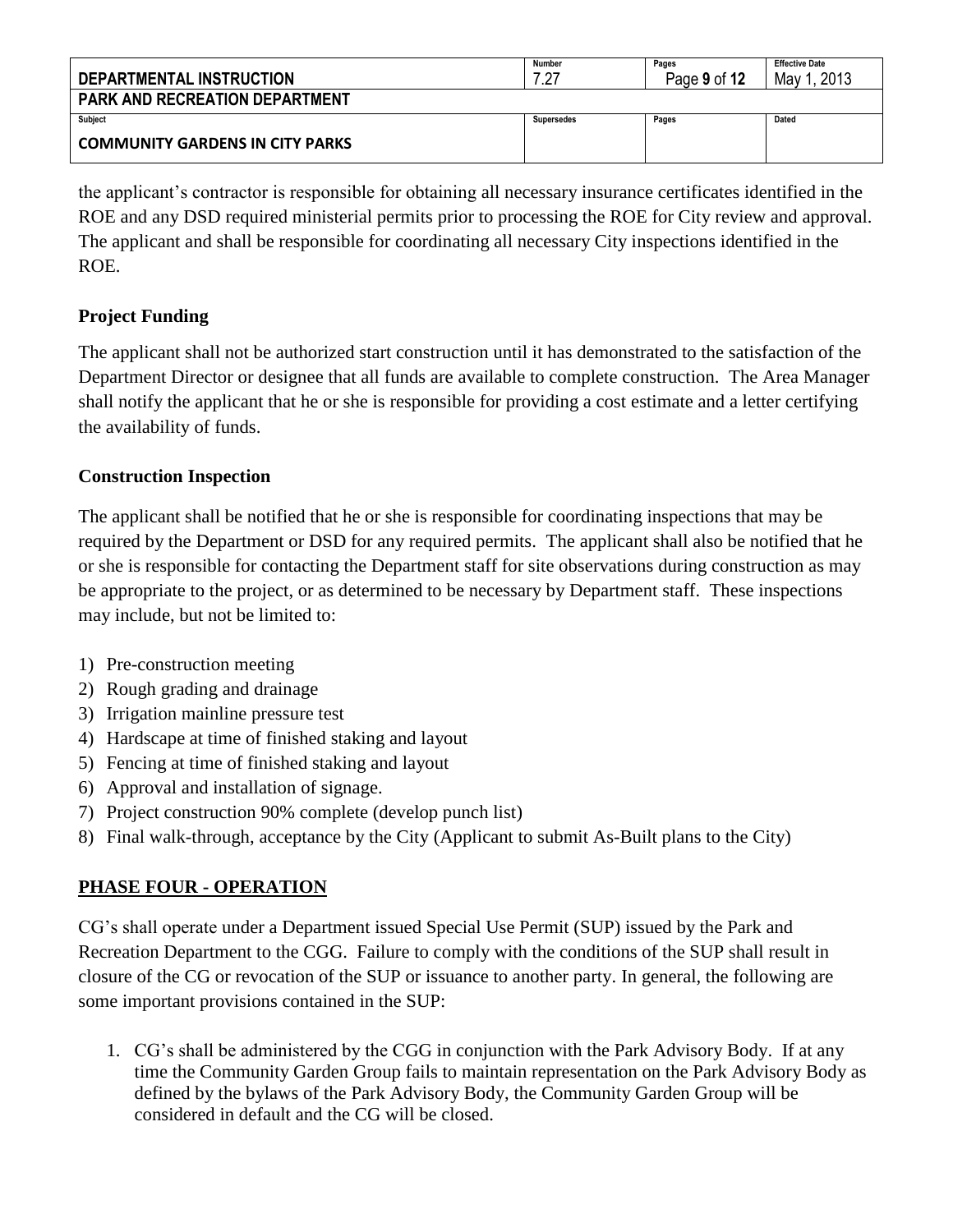| DEPARTMENTAL INSTRUCTION               | Number<br>່າາ | Pages<br>Page 10 of 12 | <b>Effective Date</b><br>2013<br>May 1 |
|----------------------------------------|---------------|------------------------|----------------------------------------|
| <b>PARK AND RECREATION DEPARTMENT</b>  |               |                        |                                        |
| Subject                                | Supersedes    | Pages                  | Dated                                  |
| <b>COMMUNITY GARDENS IN CITY PARKS</b> |               |                        |                                        |

- 2. The CGG shall be responsible for the proper maintenance of the CG in accordance with all federal, state and local laws and ordinances. The Park and Recreation Department shall ensure that there are rules prohibiting the growing of State and Federal controlled substances and Department identified invasive plant species within the CG and that the Community Garden Group strictly enforces such rules. The Park and Recreation Department shall not approve any set of rules governing any CG without the inclusion of such a provision.
- 3. Failure to comply with federal, state and local laws and ordinances may result in closure of the CG or revocation of the SUP or issuance to another party if not remedied within thirty days' notice of the regulating agency or Department.
- 4. If Community Garden Group still fails to comply with federal, state and local laws, the Department Director will immediately request the condition be remedied or the CG be removed and the CG site be restored by the Community Garden Group to its original condition to the satisfaction of the Department Director per the conditions set out in the SUP.
- 5. The Community Garden Group shall be responsible for payment of all utilities, materials and supplies in relation to the proper maintenance and operation of the CG. Failure to make payments in a timely manner shall result in closure of the CG if not remedied within thirty days' notice of the creditor/payee. If after 6 months the Community Garden Group still fails to pay its bills, the Department Director will request that the CG be removed by the Community Garden Group and the CG site be restored to its original condition to the satisfaction of the Department Director.

The Community Garden Group shall be responsible for establishment and enforcement of rules for the CG which shall be an attachment to the SUP. Rules shall be subject to approval of the Department Director or designee. If the Community Garden Group fails to enforce the rules, the Department Director shall have the discretion to enforce the rules. This shall include rules for assignment and rotation of garden plots in the CG. Plot assignments shall be rotated to allow community members on the waiting list to have access to a garden plot within a reasonable period of time, but in no case shall a person be required to wait longer than three years. The Community Garden Group shall create rules and procedures for the rotation of garden plots and the management of waiting lists.

The CG shall be a non-profit endeavor. Community gardens are for generally for recreational and leisure purposes CG's are not for the purposes of raising revenue or to be operated as commercial venture.

The hours of operation for the CG shall generally be from sunrise until sunset unless otherwise set out in the SUP. The CG shall be locked during non-operating hours.

The Community Garden Group may share costs to operate the community garden among its participants. To this end, the Community Garden Group may require participants to pay a portion of the cost to establish and operate the community garden, hereinafter known as "Allotment Charges". Allotment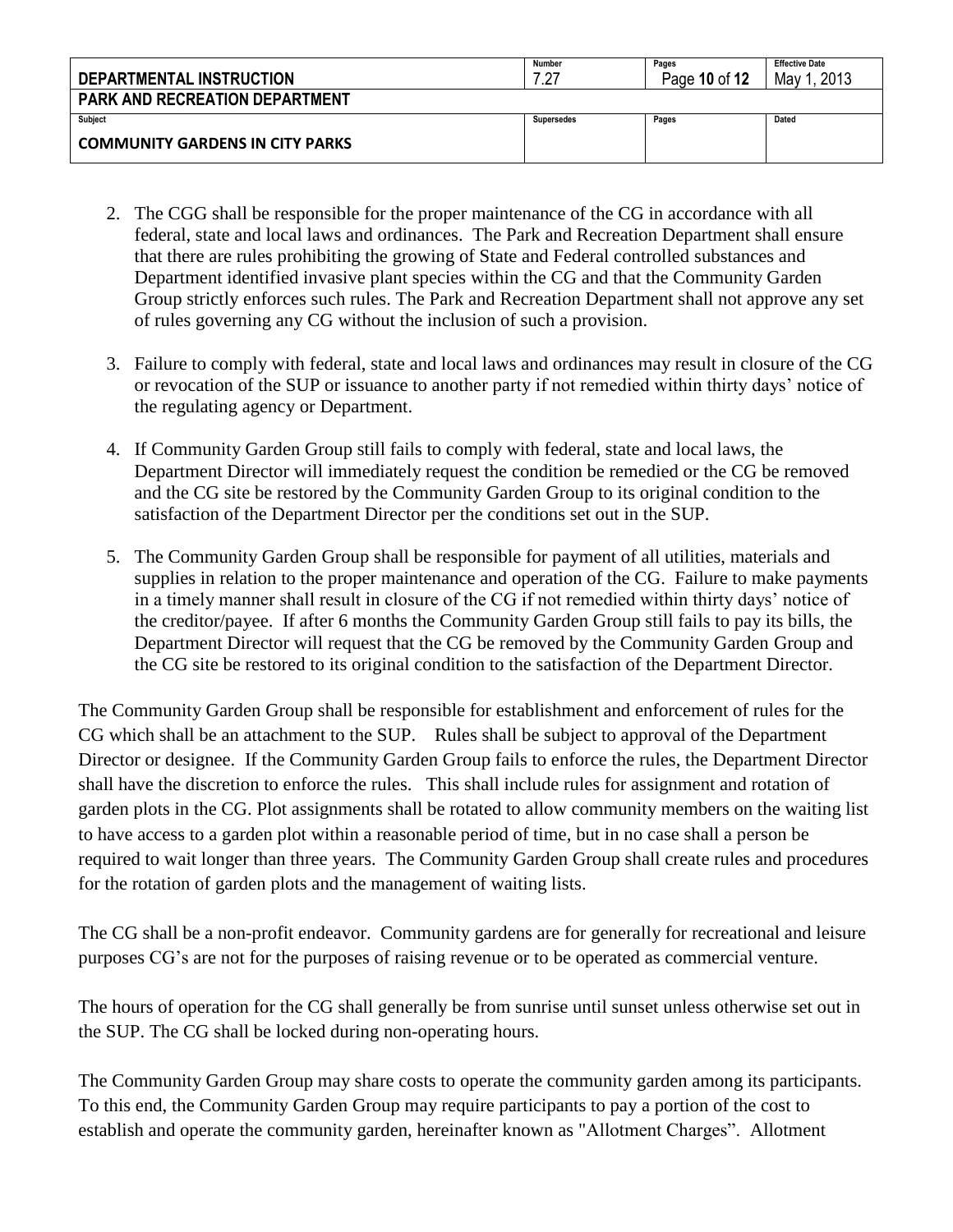| DEPARTMENTAL INSTRUCTION               | Number<br>ר ? | Pages<br>Page 11 of 12 | <b>Effective Date</b><br>2013<br>May 1 |
|----------------------------------------|---------------|------------------------|----------------------------------------|
| <b>PARK AND RECREATION DEPARTMENT</b>  |               |                        |                                        |
| <b>Subject</b>                         | Supersedes    | Pages                  | Dated                                  |
| <b>COMMUNITY GARDENS IN CITY PARKS</b> |               |                        |                                        |

Charges may cover the yearly watering, maintenance, and site improvement costs, unless otherwise determined by the Department. Allotment Charges charged to gardeners who have been assigned plots shall not exceed the amount necessary to cover the normal annual operating costs of the CG. Records of Allotment Charges to gardeners and expenses will be kept by the Community Garden Group for a period of three years. Allotment Charges must be approved by the City prior to implementation.

## **PHASE FIVE - EVALUATION**

### **Letter of Completion and Initiation of One Year Review Period**

When the project construction is complete and the Community Garden Group has begun operation of the CG, the Department Director or designee shall prepare a letter of completion identifying the one year review period has begun and will send the letter to the Community Garden Group.

#### **Evaluation**

The CG review period will begin effective the day the CG is open for public use. Should operational and programmatic issues inconsistent with the terms of the SUP or the rules and regulations established for the operation of the CG arise during the evaluation period, the CGG and the Park Advisory Body will be notified by the District Manager in writing and given a 30 day time period to correct the problems.

At the end of one year, the District Manager will evaluate the CG using the CG Evaluation Form. The evaluation will include input solicited from park neighbors, park maintenance staff and, other City department staff and agencies and the lead contact for the Community Garden Group at the time of the evaluation. The Department will also consider input received over the course of the review period from local community groups in the form of written records, commendations, complaints, and warnings/citations and the number, severity, and resolution of complaints and issues indentified during the evaluation period.

The Department will attempt to address any complaints received during the evaluation with the Community Garden Group within 30 days. Department Staff will report to the Park Advisory Body on the nature and status of all complaints.

Within 30 days of the completion of the one year review period, the Department staff will complete an evaluation and make a written determination whether to continue, modify or revoke the CG status. If the intention is to continue the CG status, the Department Director will notify the Community Garden Group and Park Advisory Body in writing.